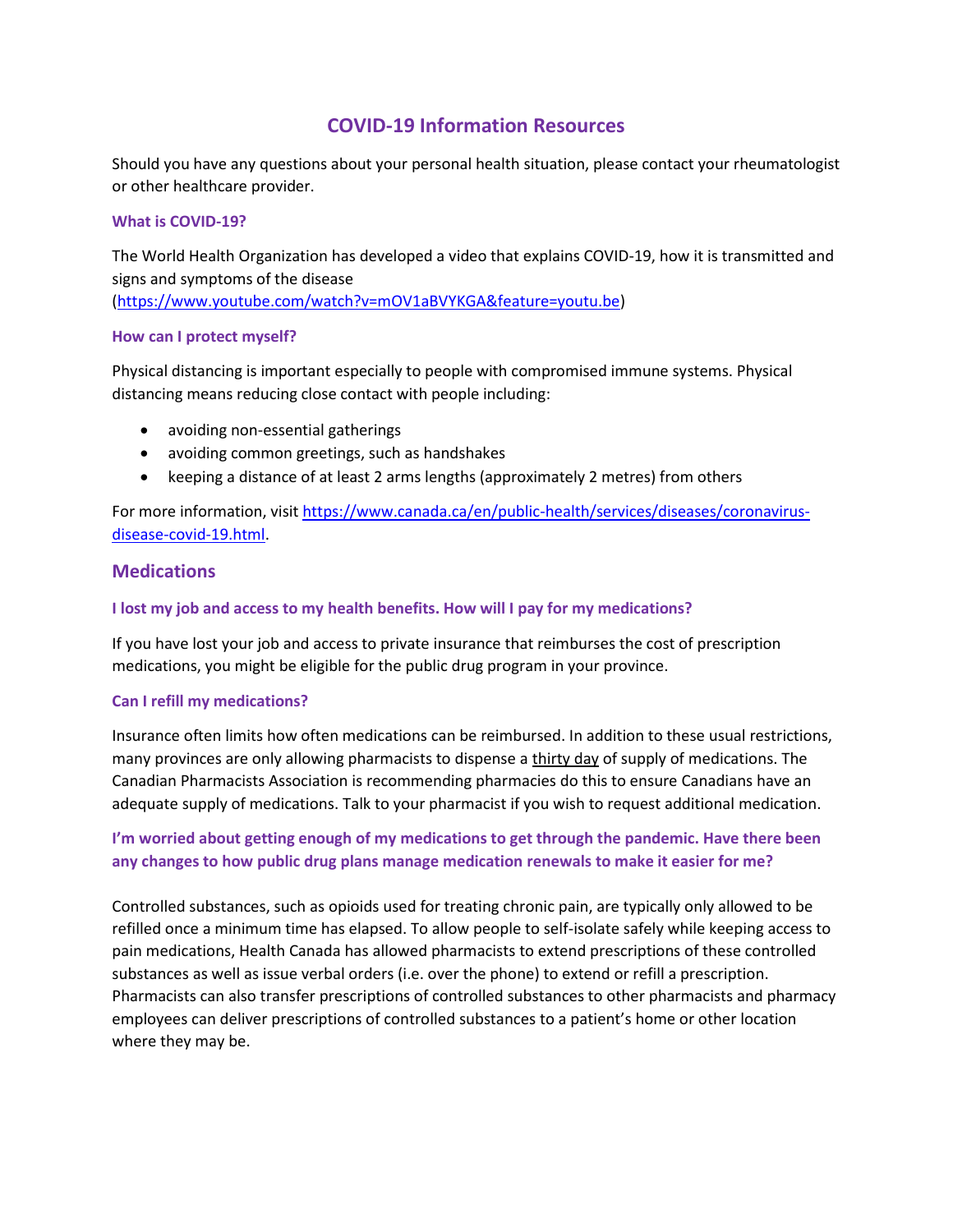#### **Can I continue taking Non-Steroidal Anti-Inflammatory Drugs (NSAID's)?**

Based on currently available information, the World Health Organization and Health Canada say that there is not enough scientific evidence that Ibuprofen worsens COVID-19 symptoms. Health Canada has recently stated that there is no scientific evidence that establishes a link between ibuprofen, or other non-steroidal anti-inflammatory drugs (NSAIDS), and the worsening of COVID-19 symptoms.

### <https://twitter.com/WHO/status/1240409217997189128>

According to the Canadian Paediatric Society, Ibuprofen can also continue to be taken by children to treat children with COVID-19 infection.

### [https://www.cps.ca/en/documents/position/can-nsaids-be-used-in-children-when-covid-19-is](https://www.cps.ca/en/documents/position/can-nsaids-be-used-in-children-when-covid-19-is-suspected)[suspected](https://www.cps.ca/en/documents/position/can-nsaids-be-used-in-children-when-covid-19-is-suspected)

## **I take Hydroxychloroquine (Plaquenil) for Systemic Lupus Erythematosus or Rheumatoid Arthritis. Are Hydroxychloroquine and Chloroquine the same medication? Is it safe to keep taking Hydroxychloroquine?**

The media and government officials across the world have been reporting that Hydroxychloroquine (Plaquenil) may be a possible treatment for COVID-19. Hydroxychloroquine is used to treat Systemic Lupus Erythematosus (SLE) and Rheumatoid Arthritis (RA) and is prescribed at 200 mg once per day or 200 mg twice per day. At these doses, Hydroxychloroquine is generally well tolerated by patients. Chloroquine is a different medication and is not typically used for treating SLE and RA.

## **I'm worried about accessing Hydroxychloroquine (Plaquenil) since it could be used to treat COVID-19. What should I do?**

Since Hydroxychloroquine is showing potential to treat people with COVID-19, there could be an increased demand for the medication. The government and healthcare professional associations recognize that people with SLE and RA need access to Hydroxychloroquine and are taking steps to ensure there is enough supply. Currently, most government and health care professional organizations support the use of Hydroxychloroquine only for clinical trials as there is not enough evidence to recommend its routine use for COVID-19.

## [https://www.opatoday.com/Media/Default/Default/2020-03-23%20OPA-OMA-](https://www.opatoday.com/Media/Default/Default/2020-03-23%20OPA-OMA-RNAO%20Statement%20to%20Members%20v2.pdf)[RNAO%20Statement%20to%20Members%20v2.pdf](https://www.opatoday.com/Media/Default/Default/2020-03-23%20OPA-OMA-RNAO%20Statement%20to%20Members%20v2.pdf)

As a precaution, you can take several steps to manage medication supply:

- Contact your pharmacy for refills well before you run out of medication. Try to request your refill as early as possible to give more time for your pharmacist.
- Be sure to tell your pharmacist the reason you are taking the medication. Some places give pharmacists the discretion to decide which prescriptions to prioritize.
- If the drug is not available at the pharmacy, ask the pharmacist for help in finding other nearby pharmacies who may have some of the medication on hand. If you can't find any at nearby pharmacies, contact your doctor.
- If your pharmacy can't fill your prescription due to limited supply, ask if you be contacted as soon as new medication comes in.